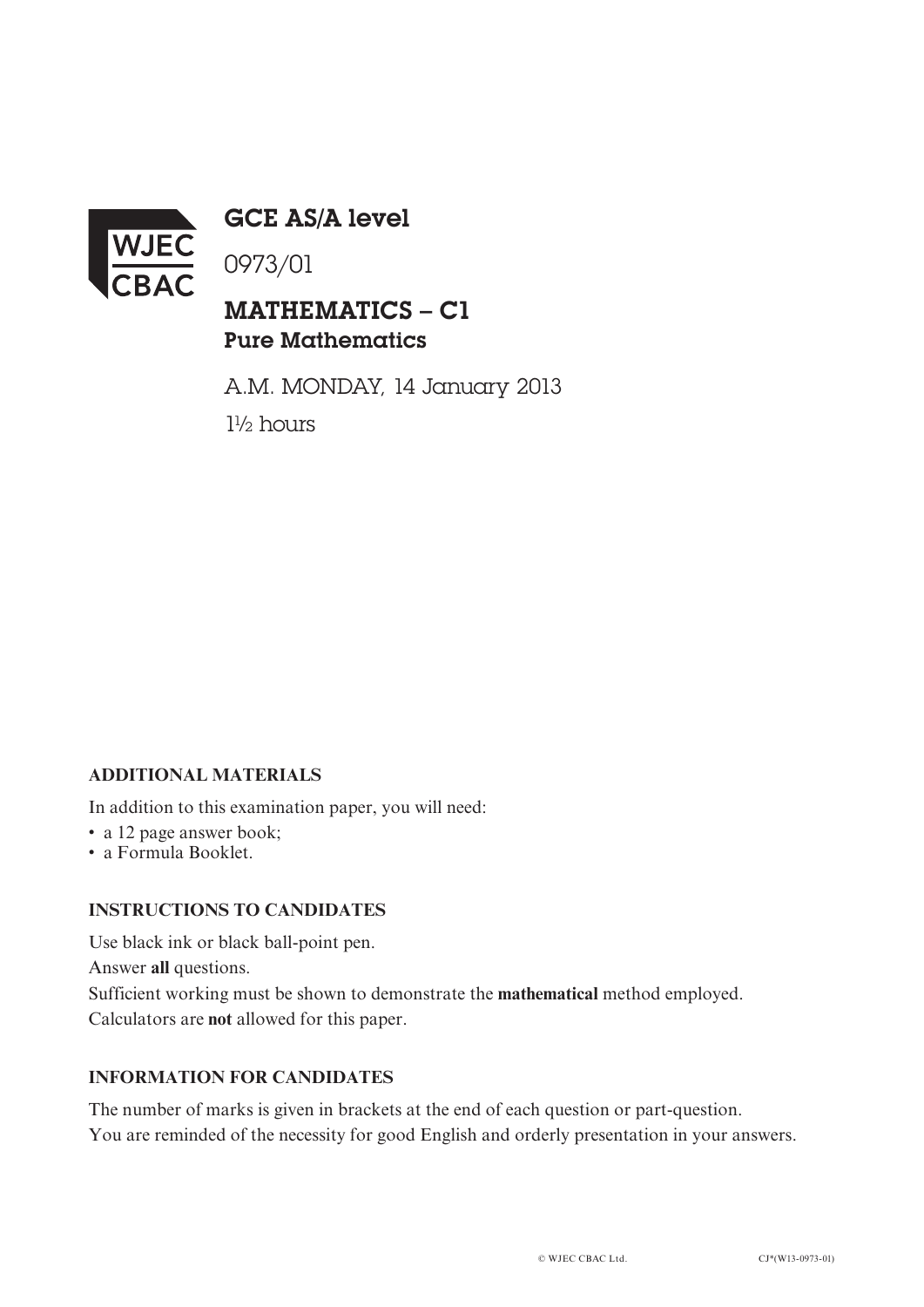- **1.** The points *A* and *B* have coordinates (2, **–**3) and (4, 1) respectively. The line *L* has equation  $x + 2y - 11 = 0$ .
	- *(a)* Find the equation of *AB* and simplify your answer. [5]
	- *(b)* Show that *AB* and *L* are perpendicular. [3]
	- *(c)* The lines *AB* and *L* intersect at the point *C*. Show that *C* has coordinates (5, 3). [2]
	- *(d)* Find the lengths of *AB* and *AC*. Hence find the value of the constant *k* such that  $AB = kAC$ , giving your answer in its simplest form. [4]
- **2.** Simplify

(a) 
$$
\frac{6\sqrt{7} - 11\sqrt{2}}{\sqrt{7} - \sqrt{2}}
$$
, [4]

$$
(b) \quad \frac{3}{2\sqrt{6}} + \left(\frac{\sqrt{6}}{2}\right)^3. \tag{3}
$$

- **3.** The curve *C* has equation  $y = 3x^2 14x + 13$ . The point *P*, whose *x*-coordinate is 3, lies on the curve *C*. Find the equation of the **tangent** to *C* at  $\overline{P}$ . [5]
- **4.** *(a)* (i) Express  $x^2 + 8x + 5$  in the form  $(x + a)^2 + b$ , where the values of *a*, *b* are to be determined.
	- (ii) Use your answers to part (i) to find the least value of  $3x^2 + 24x + 15$  and the corresponding value of *x*. [4]
	- *(b)* Solve the simultaneous equations  $y = x^2 x 9$  and  $y = 2x 5$  algebraically. **Write down** a geometrical interpretation of your results. [5]
- **5.** *(a)* Find the range of values of *k* for which the quadratic equation

$$
5x^2 + 6x - 3k = 0
$$

has two distinct real roots. [4]

*(b)* Solve the inequality  $2x^2 - 11x + 15 \le 0$ . [3]

6. (a) Given that 
$$
y = -x^2 + 4x - 6
$$
, find  $\frac{dy}{dx}$  from first principles. [5]

(b) Differentiate 
$$
5x^{\frac{4}{3}} - \frac{9}{\sqrt{x}}
$$
 with respect to x. [2]